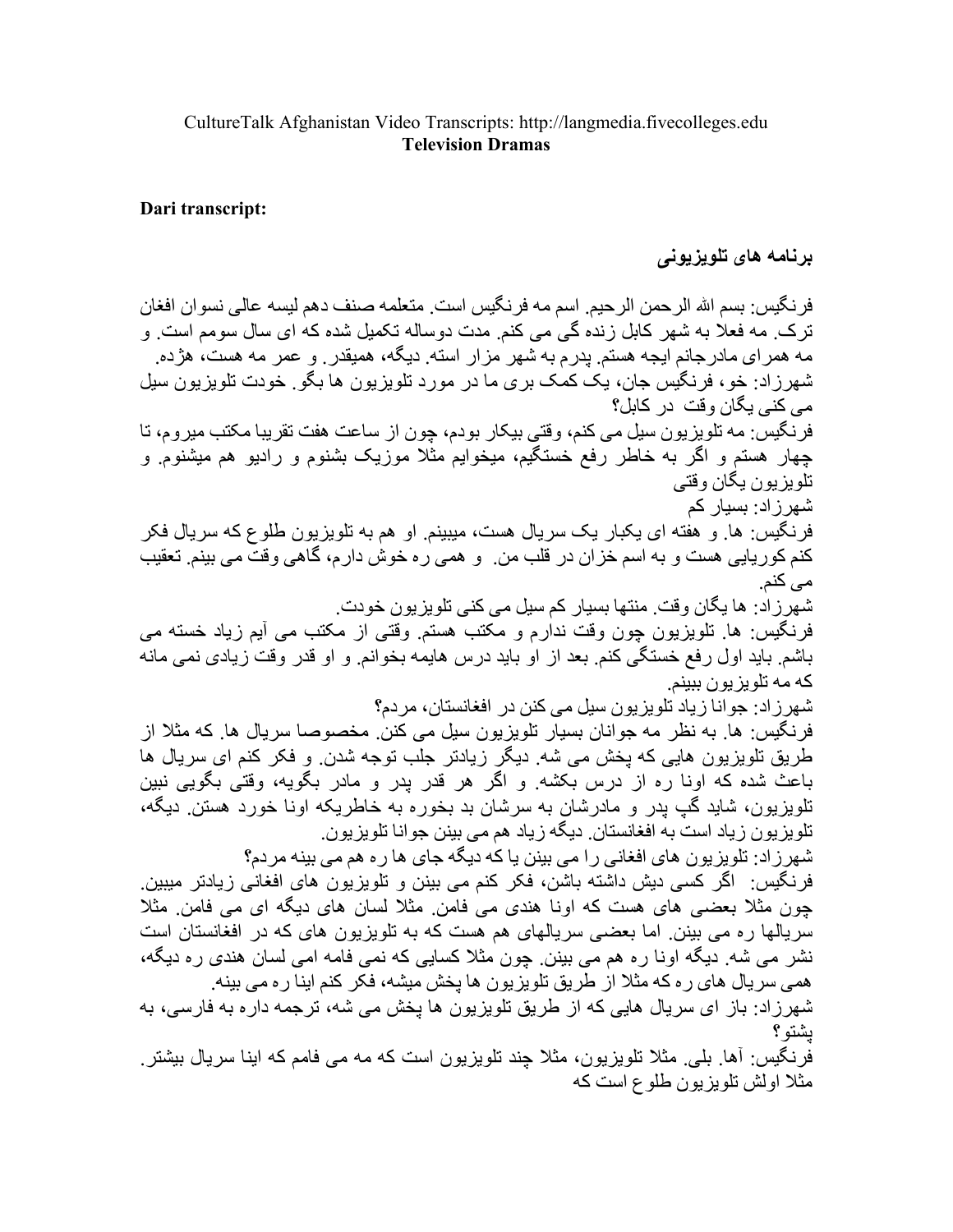@? زاد: \*- !8رس7 ! : \*.74 ه[+ س ی8ل م7 م8.- @8یD ه'DTر س ی8ل م7 م8.- م`A دی- ت4>یQی>ن اری88 ه(+ . @? زاد: و اG `اK س ی8ل ه8 از ه2Dوس86ن اس+ . ! : . ه8 س ی8ل ه8K ه2KD، واY،85 ه'- Bj دو\*-4 @CD م`A\* - ، ت O'-@ CD م`A\* - \$)8ن درK و S\_6 < @? زاد: X< ! : م7 \*2&، ت5T [م7 G2 &.

## English translation:

Farangis: In the name of God, most kind and compassionate. My name is Farangis. I am a tenth grade student at Afghan Turk Girls' High School. Currently, I live in Kabul city. I have completed two years (of high school) and this is my third year. And I am here with my mother. My father is in Mazar City. That is it. And I am eighteen years old.

Shaharzad: Okay, dear Farangis, tell us a little bit about the TV stations. Do you watch TV sometimes in Kabul?

Farangis: I watch TV, when I am free, because I go to school from seven and I am there till four, and for taking breaks, I want to listen to music and I listen to the radio too. And sometimes TV.

Shaharzad: Very seldom.

Farangis: Yes. There is a TV series once a week that I watch. That is also on Tolo TV, and I think that the series is Korean and it is called "*Autumn in my heart*". And I like that too, I watch it sometimes, I follow it.

Shaharzad: Yes, sometimes. But you rarely watch TV.

Farangis: Yes, because I don't have time for TV and I am in school. When I come from school, I am very tired. I have to relax first. Then I have to study. There is not much time left to watch TV.

Shaharzad: Do young people and people watch TV in Afghanistan often?

Farangis: Yes. I think young people watch lots of TV, especially the series that are broadcast through TV. That attracts them most. And I think these series have caused them to pay less attention to studying. And no matter what the parents say, when you say, "don't watch TV", their parents' saying that may upset them because they are young. There are lots of TV stations in Afghanistan, and young people watch lots of TV.